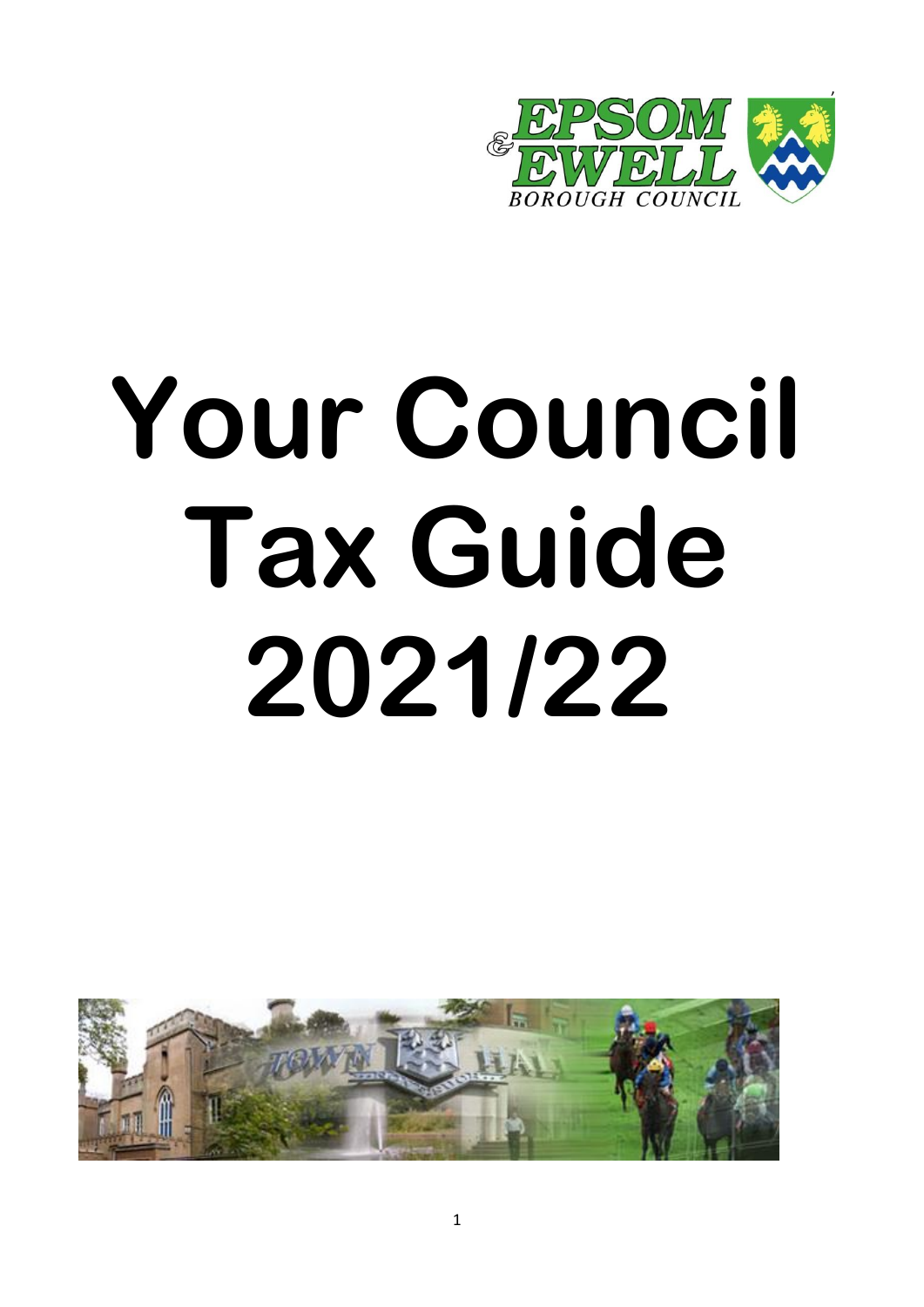### **Where your Council Tax goes**

Your bill is made up of three elements:

- An amount charged by Surrey County Council
- An amount charged by Surrey Police & Crime Commissioner
- An amount charged by Epsom & Ewell Borough Council

Each authority will receive a portion of the Council Tax that you pay during 2021/22 as illustrated right:



This year the Borough Council will collect over £65m from Council Tax payers. The following table compares the total amounts to be collected from Council Tax in 2021/22 with those in 2020/21:

|                           | 2020/21  | 2020/21    | 2020/21  | 2020/21    |                    |
|---------------------------|----------|------------|----------|------------|--------------------|
|                           | Total    | Amount per | Total    | Amount per | Increase for       |
|                           | precept  | Band D     | precept  | Band D     | Band D             |
|                           |          | property   |          | property   | property           |
|                           | £'000    | £          | £'000    | £          | $\frac{0}{0}$<br>£ |
| <b>Surrey County</b>      |          |            |          |            |                    |
| Council                   | 49,908   | 1,511.46   | 51,305   | 1.549.08   | $2.5*$<br>37.62    |
| Surrey Police &           |          |            |          |            |                    |
| <b>Crime Commissioner</b> | 8,934    | 270.57     | 9,467    | 285.57     | 15.00<br>5.5       |
| Epsom & Ewell             |          |            |          |            |                    |
| <b>Borough Council</b>    | 6,713    | 203.31     | 6,904    | 208.26     | $2.4**$<br>4.95    |
| <b>Total</b>              | $\bf{0}$ | $\bf{0}$   | $\bf{0}$ | $\bf{0}$   | $\bf{0}$           |

\* The annual increase in council tax for the County of 2.5% includes an increase for adult social care as allowed under the Government's provisions and does not trigger the requirements for a local referendum.

\*\*The annual increase in council tax for the Borough Council of 2.4% is below the new capping limit as set by Government and does not trigger the requirement for a local referendum.

### **Council Tax charges**

The Council Tax is calculated according to property bands. Single person discounts (25%) or other discounts and exemptions will be applied to your account if appropriate. The table below indicates the charges where the full amount is payable in 2021/22.

The way your Council Tax bill is calculated is set out in legislation. The total amount to be raised in the Borough is first calculated by adding together the amount Epsom & Ewell Borough Council needs to pay for services, to the amounts that Surrey Police & Crime Commissioner and Surrey County Council need to raise in this Borough. The money to be raised to pay for all services is divided by the tax base for the area (33,150 properties) to give the charge for properties in property valuation Band D.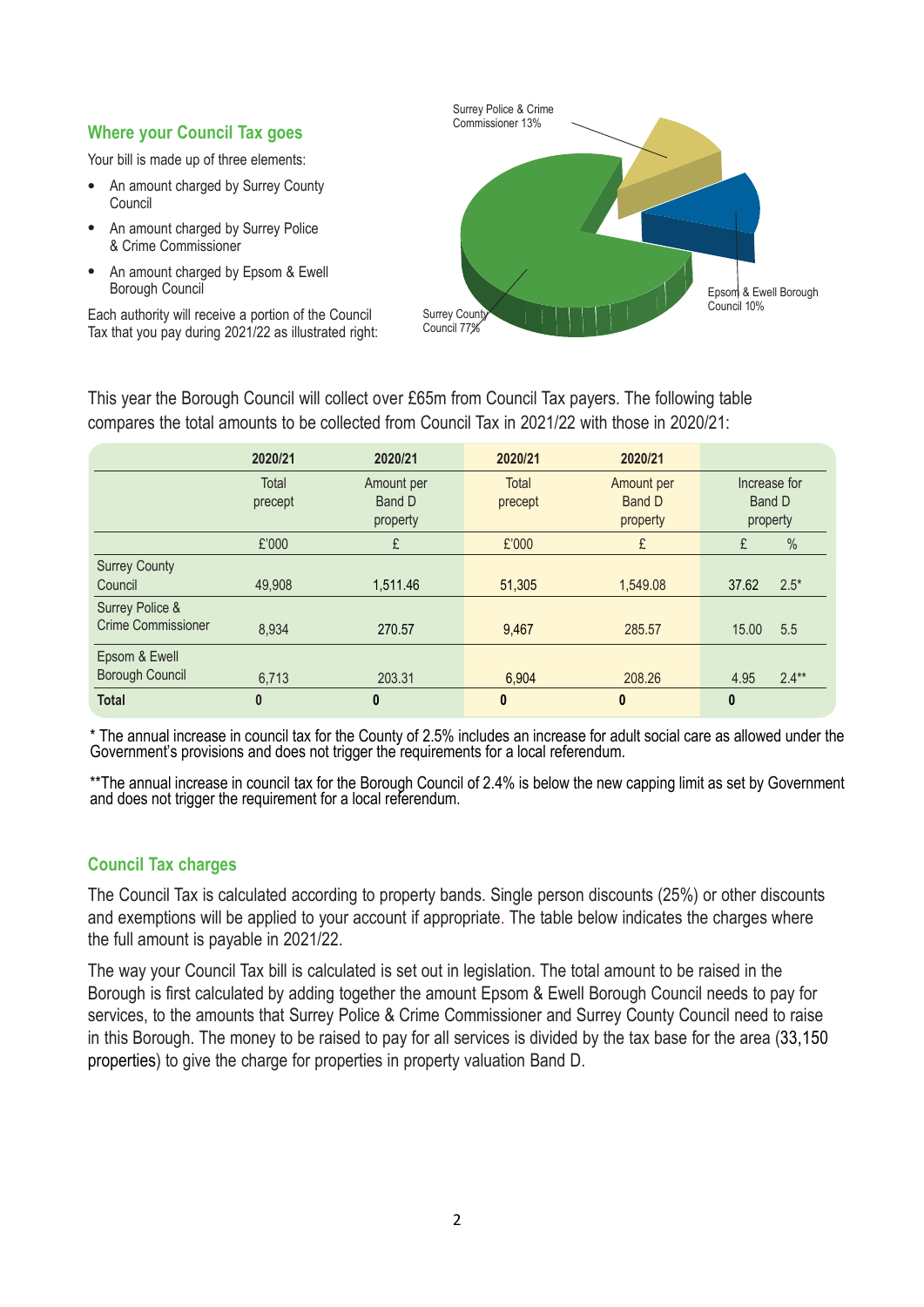| <b>Property Band</b>                                                                               | A                       | В             | C                        | D        | E              | F             | G                         | н                         |
|----------------------------------------------------------------------------------------------------|-------------------------|---------------|--------------------------|----------|----------------|---------------|---------------------------|---------------------------|
|                                                                                                    | £                       | £             | £                        | £        | £              | £             | £                         | £                         |
| Epsom & Ewell<br>Borough Council                                                                   | 138.84                  | 161.98        | 185.12                   | 208.26   | 254.54         | 300.82        | 347.10                    | 416.52                    |
| Surrey Police &<br>Crime Commissioner                                                              | 190.38                  | 222.11        | 253.84                   | 285.57   | 349.03         | 412.49        | 475.95                    | 571.14                    |
| <b>Surrey County</b><br>Council                                                                    | 1.032.72                | 1.204.84      | 1,376.96                 | 1.549.08 | 1,893.32       | 2,237.56      | 2,581.80                  | 3,098.16                  |
| Total per Household                                                                                | 1,361.94                | 1,588.93      | 1,815.92                 | 2,042.91 | 2,496.89       | 2,950.87      | 3,404.85                  | 4,085.82                  |
| <b>Valuation Band</b><br>(An adjustment is made<br>to Band D to calculate<br>other property bands) | Dx<br>6 <sup>9ths</sup> | D x<br>7/9ths | D x<br>8 <sup>9ths</sup> |          | D x<br>11/9ths | Dx<br>13/9ths | D x<br>15 <sub>9ths</sub> | D x<br>18 <sub>9ths</sub> |

Some of the services provided by Epsom & Ewell Borough Council with your Council Tax money include:

| Affordable                  | <b>Environmental Health</b>   | Planning and Building               |
|-----------------------------|-------------------------------|-------------------------------------|
| housing                     | Graffiti Removal              | Control                             |
| Allotments                  | <b>Housing Advice Service</b> | Rainbow Leisure                     |
| Car parks                   | and Housing Needs             | Centre Recycling                    |
| Cemetery                    | <b>Register Land Charges</b>  | Refuse                              |
| Council Tax Support         | Licensing                     | Collection                          |
| and Housing Benefit         | Meals on Wheels and           | Social Centre                       |
| <b>Discretionary Relief</b> | <b>Transport from Home</b>    | Sports and Leisure                  |
| The Ebbisham Centre         | Parking enforcement           | Development Streetcare and          |
| (in Partnership with        | Parks and Open                | Environmental improvements          |
| others)                     | Spaces (including             | Support for Voluntary Organisations |
| Epsom Playhouse,            | Nonsuch Park                  |                                     |
| Ewell Court House,          | with London Borough of        |                                     |
| <b>Bourne Hall</b>          | Sutton)                       |                                     |

### **How we calculate the amount to be collected**

The Borough Council's council tax requirement includes its spend on local services less income raised from those services and the monies received in Central Government grants. It is the amount of money that will need to be raised through local taxation:

|                                | 2020/21 | 2020/21    | 2020/21    | 2021/22      | 2021/22       | 2021/22    |
|--------------------------------|---------|------------|------------|--------------|---------------|------------|
|                                |         | Amount per | Amount per |              | Amount per    | Amount per |
|                                | Total   | Band D     | resident   | <b>Total</b> | <b>Band D</b> | resident   |
|                                |         | property   | for year   |              | property      | for year   |
|                                | £'000   |            |            | £'000        |               |            |
| <b>Council Tax Requirement</b> | 6,713   | 203.31     | 84.00      | 6.904        | 208.26        | 86,38      |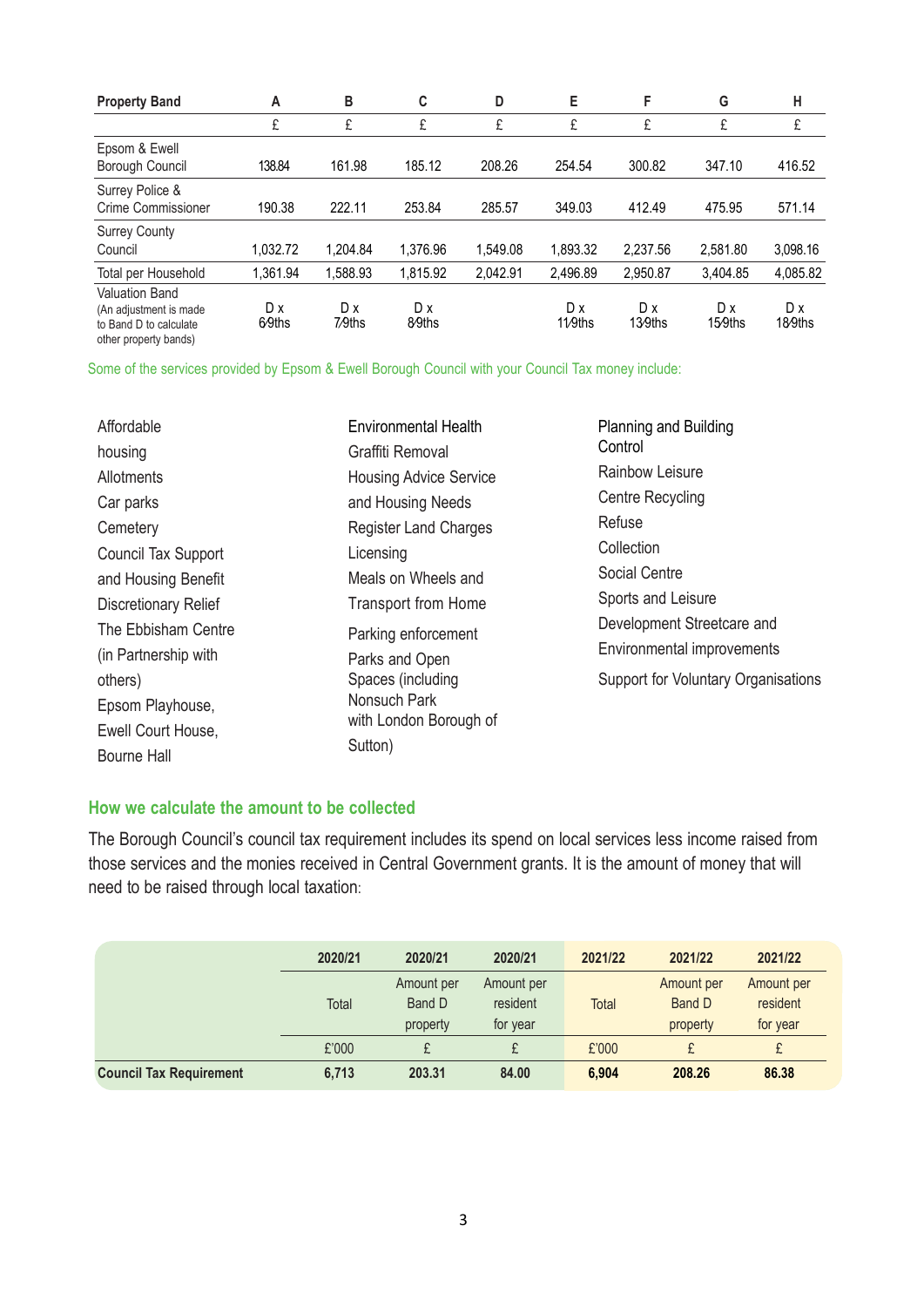| Expenditure<br>2020/21<br>Gross<br>£'000 | Govemment<br>Grants<br>2020/21<br>£'000 | Income<br>2020/21<br>Other<br>£'000 | Net Expenditure<br>2020/21<br>£'000 | Service                        | Expenditure<br>2021/22<br>Gross<br>£'000 | Govemment<br>Grants<br>2021/22<br>£'000 | 2021/22<br>Income<br>Other<br>£'000 | Expenditure<br>2021/22<br>Jet<br>£'000 | per resident<br>2021/22<br>Expenditure<br>£ |
|------------------------------------------|-----------------------------------------|-------------------------------------|-------------------------------------|--------------------------------|------------------------------------------|-----------------------------------------|-------------------------------------|----------------------------------------|---------------------------------------------|
|                                          |                                         |                                     |                                     |                                |                                          |                                         |                                     |                                        |                                             |
| 3,509                                    | 0                                       | 1,427                               | 2,082                               | <b>Refuse Collection</b>       | 3,585                                    | $\boldsymbol{0}$                        | 1,454                               | 2,131                                  | 26.66                                       |
| 759                                      | $\mathbf{0}$                            | 493                                 | 266                                 | <b>Environmental Health</b>    | 792                                      | 0                                       | 536                                 | 256                                    | 3.21                                        |
| 3,849                                    | 0                                       | 4,668                               | (819)                               | Highways & Car Parks           | 3,951                                    | 0                                       | 4,844                               | (893)                                  | (11.18)                                     |
| 19,612                                   | 16,916                                  | 589                                 | 2,107                               | Housing                        | 20,587                                   | 17,827                                  | 581                                 | 2,179                                  | 27.26                                       |
| 1,647                                    | $\,6\,$                                 | 759                                 | 882                                 | Social & Welfare               | 1,719                                    | $6\phantom{1}$                          | 836                                 | 877                                    | 10.97                                       |
| 1,486                                    | $\mathbf{0}$                            | 888                                 | 598                                 | Planning                       | 1,676                                    | $\mathbf{0}$                            | 941                                 | 735                                    | 9.19                                        |
| 6,281                                    | $\mathbf{0}$                            | 2,658                               | 3,623                               | Recreation                     | 6,349                                    | $\mathbf{0}$                            | 2,603                               | 3,746                                  | 46.86                                       |
| 11,547                                   | 470                                     | 10,073                              | 1,004                               | <b>Other Services</b>          | 9,684                                    | 399                                     | 9,703                               | (418)                                  | (5.22)                                      |
| $\mathbf{0}$                             | $\mathbf{0}$                            | 3,030                               | (3,030)                             | <b>External Funding</b>        | 0                                        | 365                                     | 1,344                               | (1,709)                                | (21.37)                                     |
| 48,690                                   | 17,392                                  | 24,585                              | 6,713                               | <b>Council Tax Requirement</b> | 48,343                                   | 18,597                                  | 22,842                              | 6,904                                  | 86.38                                       |

The main areas of expenditure and net of service income are set out in the following table:

## **The main budget changes**

Our Council Tax requirement is estimated to increase by £191,000 (2.8%) including the main budget changes in the table shown below:

|       |                                                                  | £'000   | £'000    |
|-------|------------------------------------------------------------------|---------|----------|
|       | Council tax requirement for 2020/21                              |         | 6,713    |
| Add:  | Reduced funding from retained business rates                     | 1,688   |          |
|       | Contingency for impact of Covid-19                               | 950     |          |
|       | Reduced dividend income from Property Company (EEPIC)            | 741     |          |
|       | Increase in salaries and other overheads                         | 361     |          |
|       | Reduction in New Homes Bonus Grant funding for services          | 137     |          |
|       | Increase in revenue funding for capital projects                 | 100     |          |
| Less: | Reduction in contribution to Business Rates Equalisation Reserve | (1,688) |          |
|       | Funding from the Property Income Equalisation Reserve            | (741)   |          |
|       | Change in contribution from Corporate Projects Reserve           | (444)   |          |
|       | New Central Government funding                                   | (365)   |          |
|       | Increase in fees and charges                                     | (278)   |          |
|       | Increase in income from investment properties                    | (121)   |          |
|       | Reduction in pension back-funding                                | (96)    |          |
|       | Variations in service and budget provisions                      | (53)    |          |
|       | Sub-Total of Changes                                             |         | 191      |
| Add:  | Change in contribution from Working Balance                      |         | $\Omega$ |
|       | Council Tax Requirement for 2021/22                              |         | 6,904    |
|       |                                                                  |         |          |